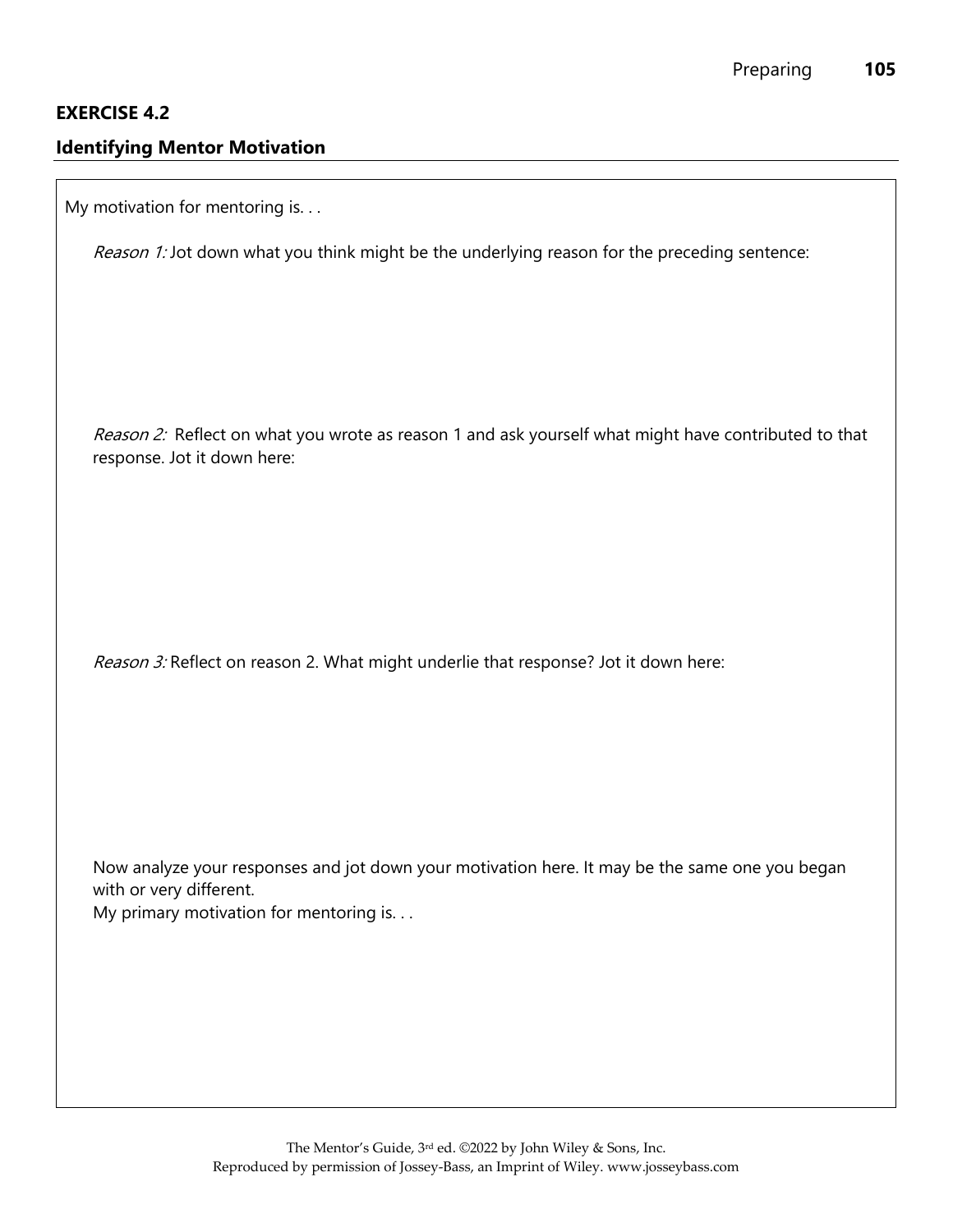# **EXERCISE 5.1**

# **Mentor's Worksheet for Evaluating Mentee's Goals**

Answer the following questions to gauge the clarity of your mentee's goals.

#### **Specific**

What is the mentee trying to accomplish in this relationship?

Are the mentee's goals specific, concrete, and clear?

### **Measurable**

Can the goals be measured?

In what ways will success be measured?

**Action-Oriented** Are the goals proactive?

What results should you be able to see when the mentee's goals are accomplished?

What concrete things will the mentee be able to do when they accomplish the goals?

### **Realistic**

Are goals achievable?

Are there any resources you will need to achieve the goals?

#### **Timely**

Is the time allocated for accomplishing learning goals reasonable?

Will the mentee be able to achieve the learning goals within the duration of our mentoring relationship?

#### **Exciting**

Does the mentee have energy and enthusiasm for achieving the goal?

Will the mentee be excited to do the work to achieve the goal?

#### **Risky**

Does achievement of the goal push the mentee to think bigger?

Does the goal make the mentee a little bit uncomfortable?

Source: Adapted from Smith (1995), and Hyatt (2018).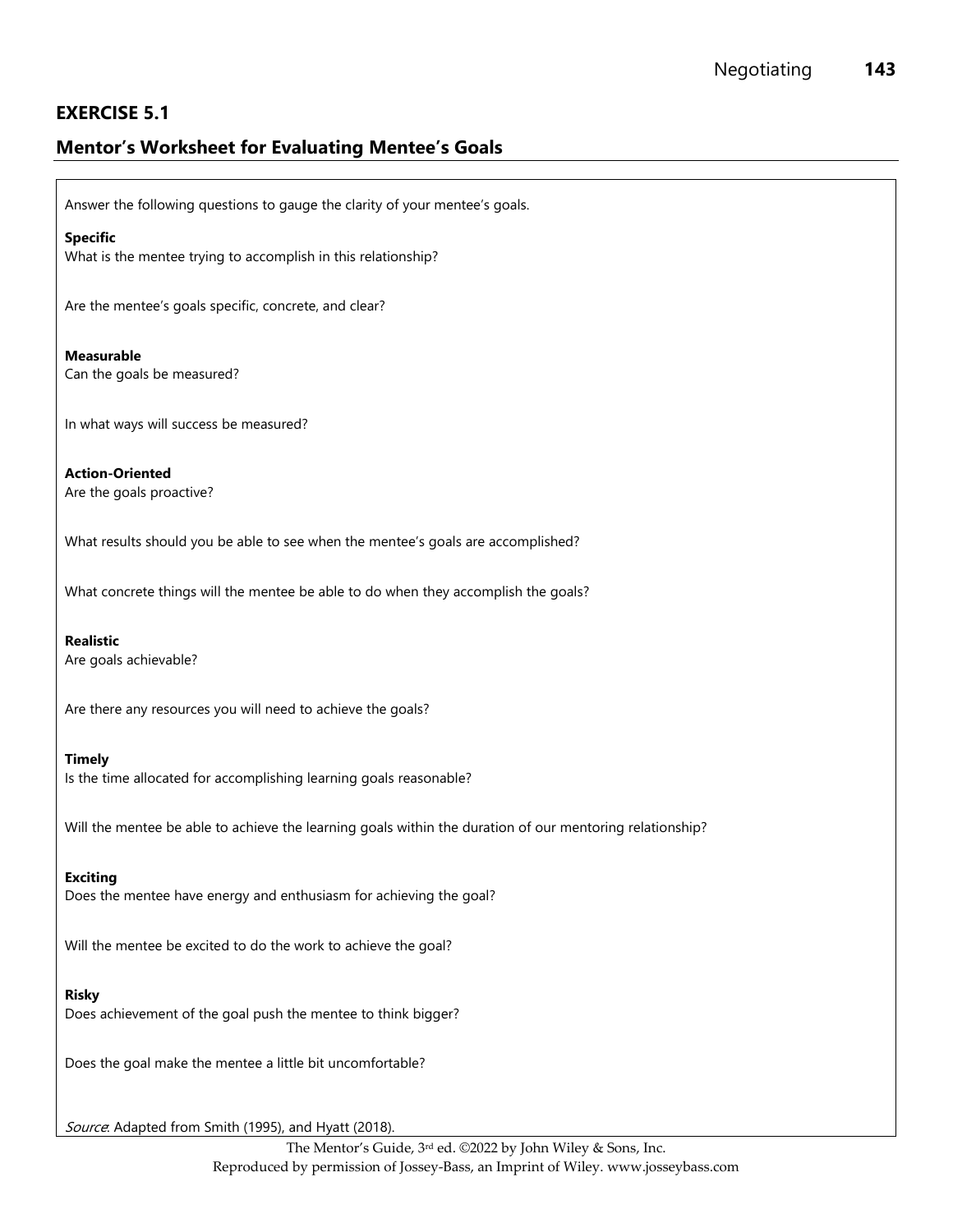# **EXERCISE 7.1**

 $\Gamma$ 

# **Assessing the Quality of the Mentoring Interaction**

| Answer the following questions to reflect on the quality of your mentoring interaction and prepare yourself to monitor the<br>relationship with your mentee. This tool can become a useful developmental log for evaluating progress with respect to<br>interaction in the relationship. |
|------------------------------------------------------------------------------------------------------------------------------------------------------------------------------------------------------------------------------------------------------------------------------------------|
| What are some words or phrases I might use to describe our current interaction?<br>1.                                                                                                                                                                                                    |
| How would I describe our interaction more fully?<br>2.                                                                                                                                                                                                                                   |
| Where is my mentee on the continuum from dependent to interdependent learner?<br>3.                                                                                                                                                                                                      |
| Independent<br>Interdependent<br><b>Dependent</b>                                                                                                                                                                                                                                        |
| To what extent are our interactions authentic and genuine?<br>4.                                                                                                                                                                                                                         |
| Are the frequency and duration of interactions adequate? If not, what needs to be done to correct the situation?<br>5.                                                                                                                                                                   |
| How would my mentee characterize our relationship?<br>6.                                                                                                                                                                                                                                 |
| Does my interaction reflect interest and caring?<br>7.                                                                                                                                                                                                                                   |
| Am I balancing talking and listening?<br>8.                                                                                                                                                                                                                                              |
| Am I being too forceful or not forceful enough?<br>9.                                                                                                                                                                                                                                    |
| 10. What action strategies do I need to take to improve the quality of the mentoring interaction?                                                                                                                                                                                        |
|                                                                                                                                                                                                                                                                                          |
|                                                                                                                                                                                                                                                                                          |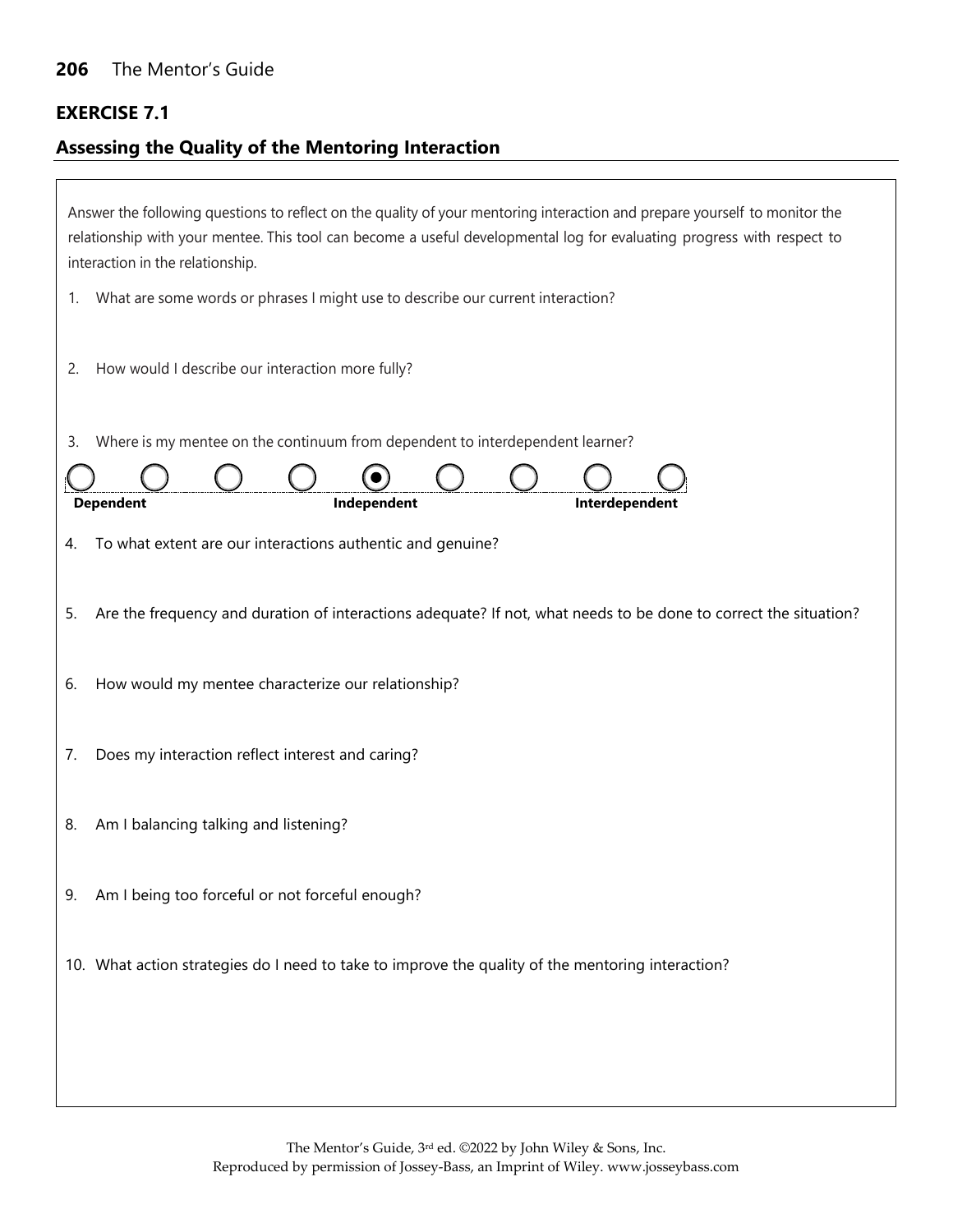## **EXERCISE 7.6**

## **Journaling for Mentors and Mentees**

## **Journaling for Mentors**

Journaling is particularly helpful for mentors during this phase of the mentoring relationship. It is useful to summarize the session and make notes about insights, and it also helps you remember and stay on track. To that end, after each mentoring session, you might reflect on these questions: What are some words or phrases I might use to describe our current interaction?

- 1. What did I do to support my mentee's learning?
- 2. In what ways did I challenge my mentee to learn and to grow?
- 3. Did I effectively balance support and challenge?
- 4. How did I assist my mentee in envisioning and moving toward a possible or desired future?

Take care with your answers. This is an opportunity for you to deepen your own mentoring practice.

## **Journaling for Mentees**

You might want to ask your mentee to reflect on these questions. Then you can follow up with a candid discussion.

- 1. In what ways is my mentor supporting me? What do I need more of? What do I need less of?
- 2. Is my mentor challenging me appropriately? What do I need more of? What do I need less of?
- 3. Do I feel that I am making progress in defining and moving toward a future vision? What additional assistance do I need from my mentor?